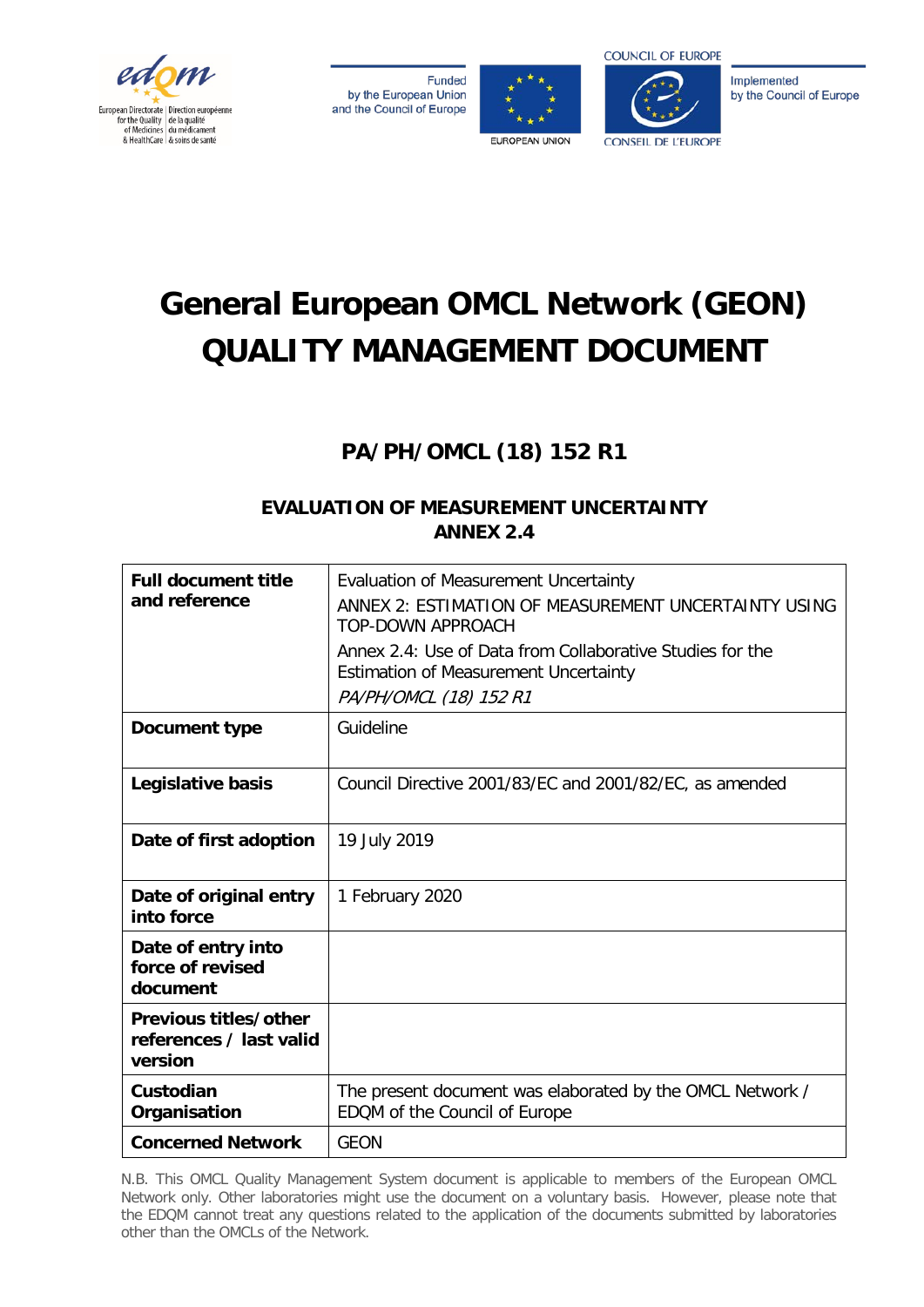# **Annex 2 to Guideline "Evaluation of Measurement Uncertainty"**  PA/PH/OMCL (18) 145 (in its current version)

#### **Estimation of measurement uncertainty using Top-down approach**

# **Annex 2.4: Use of data from collaborative studies for the estimation of measurement uncertainty**

Collaborative studies conducted as a part of establishment of reference standards (RS) or biological reference preparations (BRP), or validation of a published method, offer the opportunity to estimate the uncertainty of measurement in routine testing. For the validation of a published method, the data typically include estimates of reproducibility standard deviation,  $S_R$ , for several levels of response, a linear estimate of the dependence of  $S_R$  on level of response, and may include an estimate of bias based on Certified reference material (CRM) studies, which depend also on the how the study was carried out [1]. For the establishment of RS or BRP, the uncertainty estimation comprises the use of the standard deviation of results within and between participating laboratories, which can be combined to calculate the uncertainty around the consensus value of the RS or BRP and/or estimate the reproducibility of a test method (precision and bias related components) and its applicability. It could be also used as a valuable source of data (reproducibility standard deviation) recommended for estimation of uncertainty of measurement in routine testing using the same method [1]. Contribution of the sample matrix should be taken in to account in the uncertainty budget (e.g. recovery studies), if different from the matrix used in the collaborative study.

# **Example: Use of data from collaborative studies for the estimation of measurement uncertainty for quantitative determination of content of a test sample**

#### **1. Description of the analytical procedure**

The laboratory has participated in the collaborative study for determination of the content (mg/mL) of a new batch of a reference standard. The test method used in the collaborative study is applied to a routine sample testing. This routine sample has the same sample matrix which was targeted during the collaborative study, and it is subjected to three independent preparations / measurements ( $n =$  number of replicates). The results are given in Table 1.

| N | Content (mg/mL) | Mean         |              | RSD (%) |
|---|-----------------|--------------|--------------|---------|
|   | 2.48            |              |              |         |
| 2 | 2.51            | $2.49$ mg/mL | $0.02$ mg/mL | 0.61    |
| 3 | 2.49            |              |              |         |

| Table 1. Test results for a routine sample |  |  |  |  |  |
|--------------------------------------------|--|--|--|--|--|
|--------------------------------------------|--|--|--|--|--|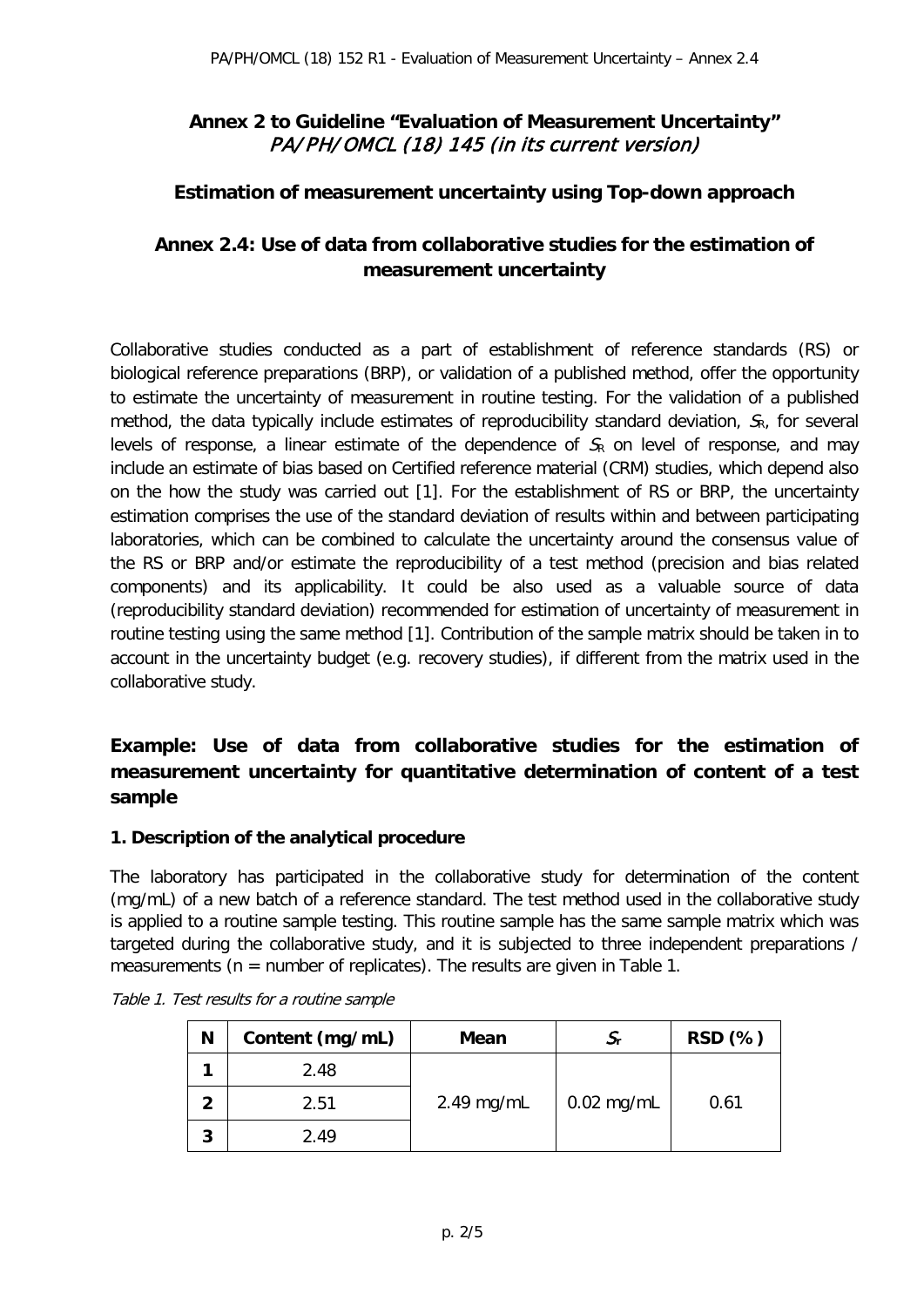#### **2. Estimation of measurement uncertainty**

#### **2.1 Specification of measurand**

The measurand is the content of a test sample expressed as mg/mL.

### **2.2 Quantification of the uncertainty of measurement using collaborative study data**

The consensus value obtained from the collaborative study is the overall mean (2.43 mg/mL) of the assay results of 10 laboratories. The expanded uncertainty is  $\pm$  0.11 mg/mL (k = 2 for a 95% level of confidence), and covers the preparation of the stock solution (i.e. purity, weighting and dissolution of the reference material), the uniformity of content of vials and the reproducibility of the test method (Table 2).

The uncertainties associated with the preparation of the stock solution are estimated from either a rectangular distribution (uniform content) or triangular distribution (calibration-based data).  $S_{\text{val}}$ and  $S<sub>lab</sub>$ , the within- and between-laboratory standard deviations, are estimated using a one-way random analysis of variance, where  $S_{\text{Vial}}$  reflects both the variability among vials and the repeatability of the test method as each laboratory has reported one single value per each of 4 vials [2].

| Source of<br>U                                    | <b>Step</b>                                                         | <b>Type of</b><br>distribution | <b>Units</b> |                              | RSD (%) |
|---------------------------------------------------|---------------------------------------------------------------------|--------------------------------|--------------|------------------------------|---------|
| <b>Stock</b><br>solution<br>(prior to<br>filling) | Purity                                                              | Rectangular                    | %            | <b>RSD</b> <sub>Purity</sub> | 0.6     |
|                                                   | Weighting                                                           | Triangular                     | mg           | RSD <sub>Weighting</sub>     | 0.05    |
|                                                   | Solvent                                                             | Triangular                     | mg           | <b>RSD</b> Solvent           | 0.01    |
| Vials and<br>Test method                          | Within-Lab<br>(experimental)<br>[Uniformity of content of<br>vials] |                                | mg/mL        | <b>RSD<sub>Vial</sub></b>    | 1.4     |
|                                                   | Between-Lab<br>(experimental)                                       |                                | mq/mL        | RSD <sub>Lab</sub>           | 5.1     |

Table 2. Uncertainty components

### **2.2.1 Calculation of combined standard uncertainty and expanded uncertainty associated with the content of the reference standard**

The reference standard has a content of 2.43 mg/mL, obtained as the mean of the 40 measurements (one measurement per vial) from the collaborative study.

The combined standard uncertainty is quantified using relative standard deviations, due to the fact that the sources of variation have different units, as shown in Table 2.

The combined relative standard uncertainty of the content of the reference standard is:

$$
\frac{u_c(ref)}{(Mean\ content)} = \sqrt{RSD_{Purity}^2 + RSD_{Weight}^2 + RSD_{Solvent}^2 + RSD_{Vial}^2 + \frac{RSD_{Vial}^2}{n_{Vial}} + \frac{RSD_{Lab}^2}{n_{Lab}}}
$$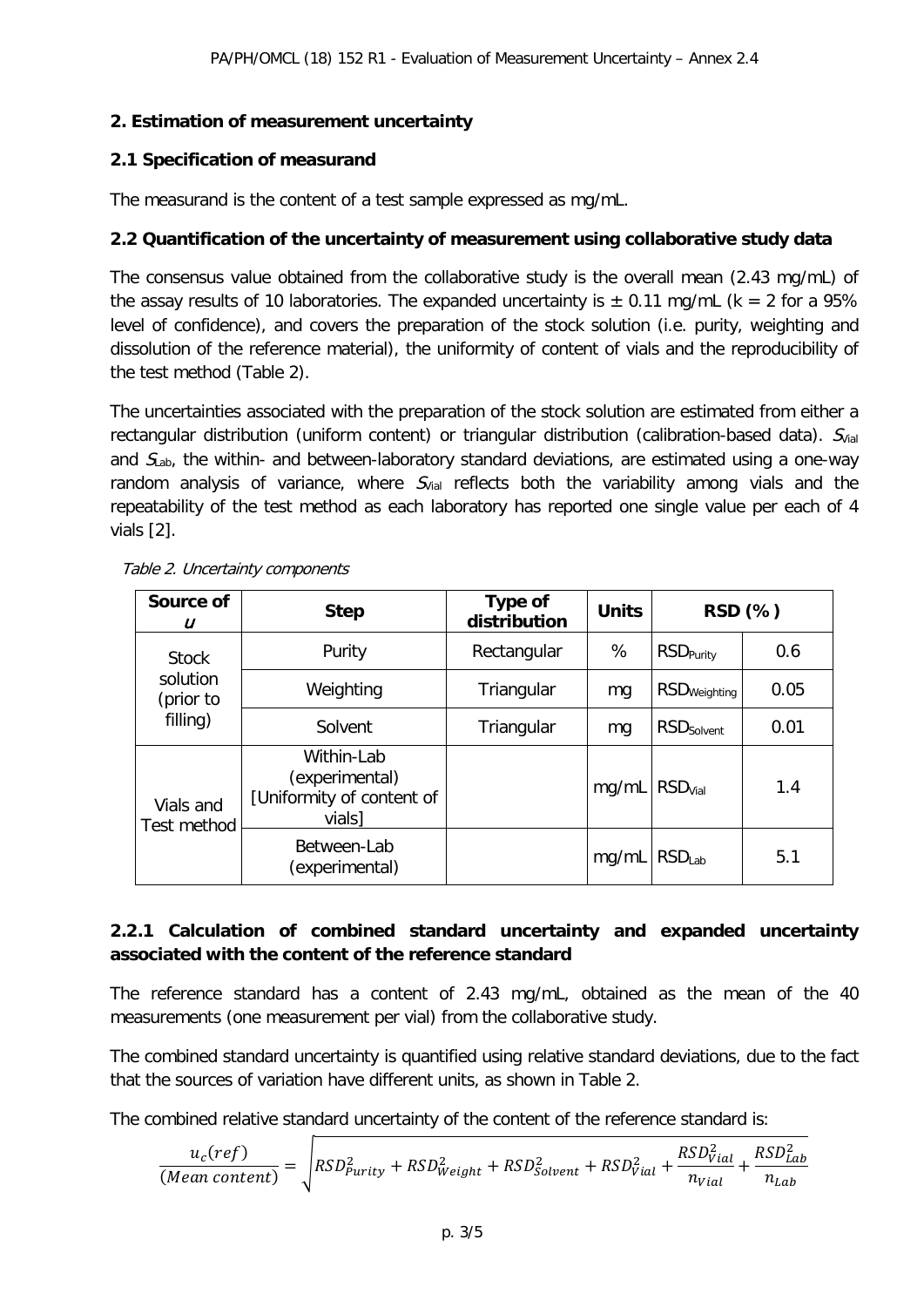where:

- $n_{Lab}$  number of participating laboratories;
- $\blacksquare$  n<sub>Vial</sub> number of vials tested.

The first part of the formula, from  $RSD<sup>2</sup>$ <sub>Purity</sub> to  $RSD<sup>2</sup>$ <sub>Vial</sub>, is the uncertainty associated with the production of individual vials, while the last part of the formula is the uncertainty associated with the content determination (standard error of the mean).

$$
\frac{u_c(ref)}{(Mean\ content)} = \sqrt{0.6^2 + 0.05^2 + 0.01^2 + 1.4^2 + \frac{1.4^2}{40} + \frac{5.1^2}{10}} = 2.23\%
$$

The combined standard uncertainty of the content of the reference standard is:

$$
u_c(ref) = \frac{2.23}{100} \times 2.43 = 0.0542 mg/mL
$$

The expanded uncertainty, U(ref), for  $k = 2$  and 95% level of confidence is:

$$
U(ref) = 2 \times 0.0542 \text{ mg/mL} = 0.11 \text{ mg/mL}
$$

#### **2.2.2 Establishment of reference standard**

The reference standard is established as follow:

One vial contains:  $2.43 \pm 0.11$  mg/mL (k = 2 for a 95% level of confidence).

#### **2.2.3 Calculation of combined standard uncertainty and expanded uncertainty associated with the test method (Reproducibility)**

Table 3 provides the estimates of  $RSD<sub>Vial</sub>$  and  $RSD<sub>Lab</sub>$  obtained in the collaborative study, together with their contribution to the uncertainty of measurement. Most of the uncertainty is coming from RSD<sub>Lab</sub>, as the contribution is 93% [=  $(5.1/5.3)^2$ ]. With one measurement per vial,  $S_{\text{Val}}$  reflects both the repeatability of the test method and the variability among vials.

Table 3. One-Way Random Anova - RSD Estimates

| Source of variation                   | <b>RSD</b>                                  | Contribution |
|---------------------------------------|---------------------------------------------|--------------|
| Within-laboratory $(S_{\text{vial}})$ | 1.4%                                        | 7%           |
| Between-laboratories $(S_{lab})$      | 5.1%                                        | 93%          |
| Reproducibility                       | $\sqrt{RSD_{Vial}^2 + RSD_{Lab}^2} = 5.3\%$ |              |

The relative combined standard uncertainty (reproducibility) associated with individual measurements of different laboratories is:

$$
\frac{u_c(repr.)}{(Mean content)} = \sqrt{RSD_{Vial}^2 + RSD_{Lab}^2}
$$

$$
\frac{u_c(repr.)}{(Mean content)} = \sqrt{1.4^2 + 5.1^2} = 5.3\%,
$$